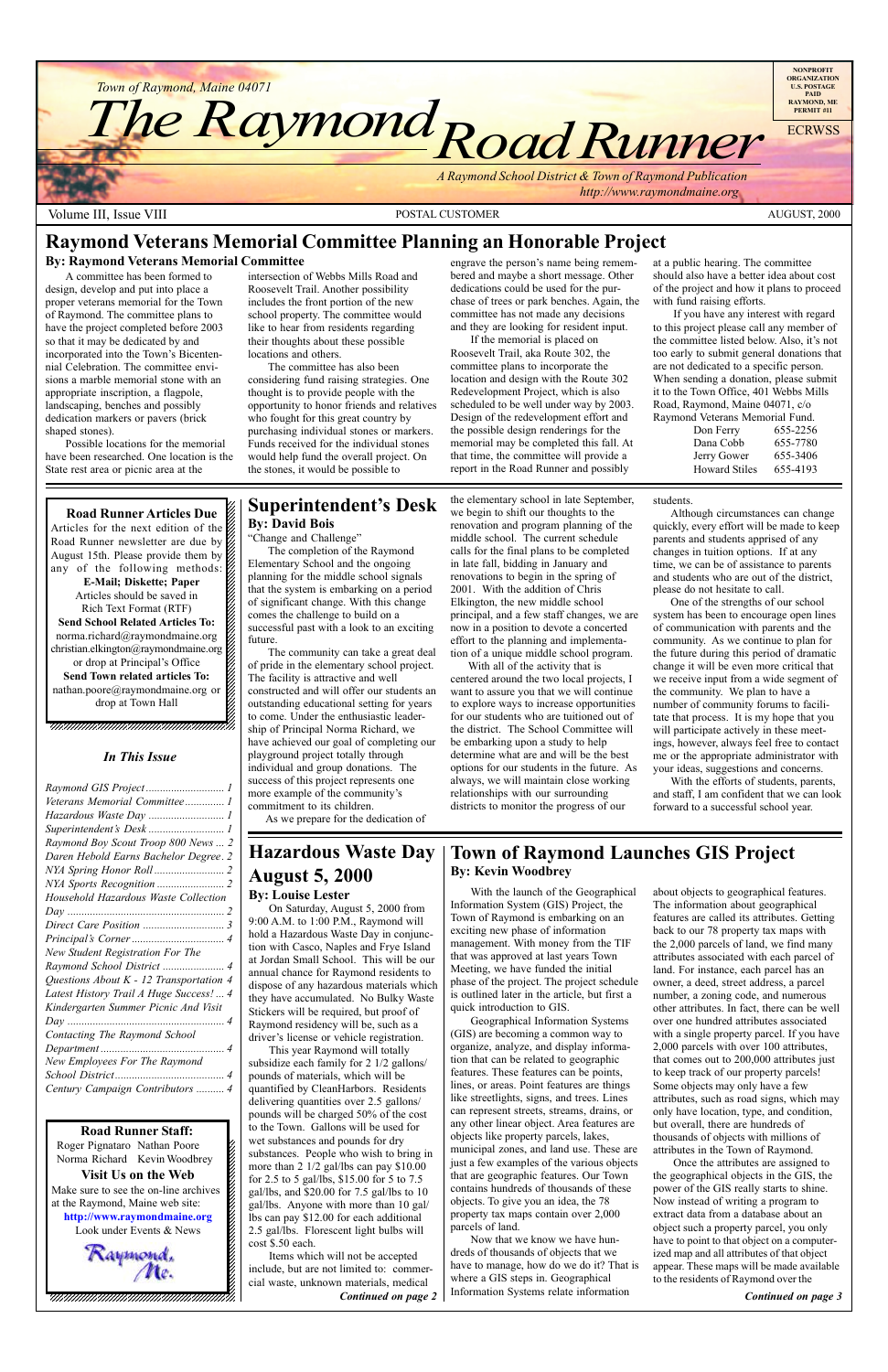| August 2000<br><b>Events and Meeting Schedule</b>                                                                                 |                                                                                                     |                               |                                                                                                                                                  |                                                                                                     |                                                              |                                                              |
|-----------------------------------------------------------------------------------------------------------------------------------|-----------------------------------------------------------------------------------------------------|-------------------------------|--------------------------------------------------------------------------------------------------------------------------------------------------|-----------------------------------------------------------------------------------------------------|--------------------------------------------------------------|--------------------------------------------------------------|
| <b>SUNDAY</b>                                                                                                                     | <b>MONDAY</b>                                                                                       | <b>TUESDAY</b>                | <b>WEDNESDAY</b>                                                                                                                                 | <b>THURSDAY</b>                                                                                     | <b>FRIDAY</b>                                                | <b>SATURDAY</b>                                              |
| <b>TH=Town Hall</b><br>JS=Jordan-Small<br><b>KC=Kokatosi Campgnd</b><br>TG=Town Garage RT85<br>FB=Fire Barn<br>VL=Village Library | 7:00PM VL<br>Library Club Meeting                                                                   | 1<br>7:00PM TH<br>Selectmen   | $\overline{\mathbf{2}}$                                                                                                                          | 3<br>10:00AM VL<br>Story Time<br>10:00AM VL<br>Baby Time<br>6:30PM KC<br>Lions Club                 | $\overline{\mathbf{4}}$                                      | 5<br>9:00AM-1:00PM<br>Hazardous Waste Day                    |
| 6                                                                                                                                 | $\overline{7}$                                                                                      | 8<br><b>Recycling Pickup</b>  | 9<br><b>Recycling Pickup</b><br>7:00PM TH<br>Planning Board                                                                                      | 10<br>10:00AM VL<br>Story Time<br>10:00AM VL<br>Baby Time                                           | 11                                                           | 12<br>Raymond Elementary<br>School<br>Playgrond Installation |
| 13                                                                                                                                | 14                                                                                                  | 15<br>7:00PM TH<br>Selectmen  | 16<br>7:00PM JS<br>School Committee                                                                                                              | 17<br>10:00AM VL<br>Story Time<br>10:00AM VL<br>Baby Time<br>6:30PM KC<br>Lions Club                | 18                                                           | 19                                                           |
| 20<br>10:00AM TH<br><b>Appleals Board</b><br>Site Walk                                                                            | 21<br>School Offices Open For<br>New Student Registration<br>7:00PM VL<br><b>Historical Society</b> | 22<br><b>Recycling Pickup</b> | 23<br><b>Recycling Pickup</b><br>7:00PM VL<br>Audabon Loon Lecture<br>7:00PM VL<br><b>Library Board Meeting</b><br>7:30PM FB<br>Ladies Auxiliary | 24<br>10:00AM VL<br>Story Time<br><b>10:00AM VL</b><br>Baby Time<br>7:00PM TH<br>Cemetery Committee | 25<br><b>Appeals Board Deadline</b><br>for September Meeting | 26                                                           |
| 27                                                                                                                                | 28<br>5:00PM-6:30PM<br>Kindergarten Family<br>Picnic<br>7:00PM TH<br>Appeals Board                  | 29<br>Teacher Inservice Day   | 30<br><b>FIRST DAY OF</b><br><b>SCHOOL</b>                                                                                                       | 31<br>9:00AM<br>Kindergarten Visit Day<br>10:00AM VL<br>Story Time<br>10:00AM VL<br>Baby Time       | 1<br>NO SCHOOL                                               |                                                              |

waste, prescription medicines or syringes, infectious and biological waste, radioactive waste, propane and other compressed gas cylinders, pressurized fire extinguishers, asbestos, smoke detectors, electrical equipment and ammunition, fireworks and explosives.

CleanHarbors strongly recommends that all containers have tight caps and lids and that they are in their original containers. Containers should be packed tightly upright in boxes with newspaper padding them. Paint, pesticides and household cleaners should be sorted and separate. Mixed chemicals will not be accepted. Smoking should not be allowed around these materials and children should not be allowed to handle any of these products. For more information, please call the Town Office.

PAGE 2 **THE RAYMOND ROADRUNNER THE RAYMOND ROADRUNNER AUGUST.** 2000

### **Raymond Boy Scout Troop 800 News**

**By: Števe Clark, Troop 800 Scribe** 

Showers" during the week, a lot of fun was had by all. Many boys were able to leave camp with 3 or more Merit Badges and fond memories of "The 12 Days of Scout Camp", latrine duty, falling tents and dining hall duty!!!

August activities: Saturday the  $12<sup>th</sup>$ , the second preparatory hike for the Appalachian Trail Adventure Hike which the Troop will leave for on Thursday the 31st.

In next month's Road Runner we will update Merit Badges and rank advancements.

| WHAT DO I BRING??                               | From the yard:              |
|-------------------------------------------------|-----------------------------|
| From the work bench:                            |                             |
|                                                 | * Insecticides & chemical   |
| * Oil based paints                              | fertilizer                  |
| * Stains and varnishes                          | * Weed Killers              |
| * Wood Preservatives                            | * Mothballs                 |
| * Paints/ strippers/ thinners                   | * Flea control products     |
| * Aerosol cans containing                       |                             |
| pesticides, disinfectants,                      | From the house:             |
| adhesives, paints                               |                             |
| * Adhesives                                     | * Rubber cement             |
| * Florescent light bulbs                        | * Fiberglass resins         |
| * Fuels/gasoline/ kerosene                      | * Photo chemicals           |
| * Antifreeze                                    | * Chemistry sets            |
| * Engine Degreaser                              | * Furniture, floor, and     |
| * Brake Fluid                                   | metal polish                |
| * Car wax, polishes with a                      | * Oven, drain, and toilet   |
| petroleum base                                  | cleaner                     |
| * Driveway sealer                               | * Rug and upholstery        |
| * Roofing tar                                   | cleaner                     |
| * Swimming pool chemicals * Household batteries |                             |
| WHAT NOT TO                                     |                             |
| <b>BRING??</b>                                  | * Prescription medication / |
|                                                 | syringes                    |
| * Tires                                         | * Compressed gas            |
| * Latex paint                                   | cylinders                   |
| * Non-household                                 | * Flares                    |
| generated waste                                 | * Fire Extinguishers        |
| * Radioactive waste                             | * Asbestos                  |
| * Smoke Detectors                               | * Clean or used motor oil   |
| * Biological waste                              | (can dispose at Casco /     |
| * Explosive / ammunition                        | Naples Bulky Waste          |
| * Automobile batteries                          | Facility)                   |

### **Items may be rejected if these guidelines are not followed.**

Scout Camp - Camp Hinds 2000

During the week of July 9 - July 14, 2000, members of Troop 800 spent a week at Camp Hinds for Boy Scout Camp. The boys who came are: Steve Clark, Keegan Brown, Jamie Wiley, Cody Stults, Troy Knight, John Shively, Denny Cobb, Christian Gordan, Ian Hanley, Matt Peterson, Mark Gagnon, Josiah Webber, Sam Levinsky, Clint Randall, Teddy Greeley, Zeb Swick, Zane Witcher, Billy Yates, Danny Tracey and Andrew Jordan. This Troop would not have been able to attend camp without the leadership of Tom Wiley, Greg Curtis, and the assistance of Denise McKay.

Some of the activities that the Scouts participated in were: Crafts, Rifle Range, Swimming, Archery, Cope, Nature, Computer, First Aide, Swamp Romp, P. B. & J. Relay, Fire Building Competition, Pudding eating Contests, Canoe Racing, and much more!!!

Even though we had some unexpected "Rain

To keep up to date on upcoming Troop 800 activities and events check out the Troop's webpages on the town website at www.raymondmaine.org which includes contact information and other things that the Scouts have been up to. To contact by phone Jay Peterson, Scoutmaster, 655-2160 or Denise McKay, Troop Committee Chair, 655-3954.

### **Hazardous Waste Day** *Continued from page* 1

# **Household Hazardous Waste Collection Day**

Date: August 5, 2000 Location: Jordan Small School 423 Webbs Mills Road Time: 9 A.M. to 1 P.M. Residents of: Raymond Casco Naples and Frye Island Households Only. Not for Commercial or Industrial Waste.

COSTS

What is Household Hazardous Waste? Household Hazardous Waste is any product that is classified as toxic (poisonous), corrosive, flammable, or reactive (explosive). Such products can be found in homes, garages, or workshops. When improperly disposed of, it can poison people, animals and can pollute homes and the natural environment. Many of these can be identified by reading labels. Look for the words: poison, corrosive, caution, flammable, danger, or warning.

| 2.5 gallons/pounds                           | Free    |
|----------------------------------------------|---------|
| 2.5 gal/lbs to 5 gal/lbs                     | \$10.00 |
| 5 gal/lbs to 7.5 gal/lbs                     | \$15.00 |
| 7.5 gal/lbs to 10 gal/lbs                    | \$20.00 |
| Over 10 gal/lbs \$12.00 per each 2.5 gal/lbs |         |

### **Daren Hebold Earns Bachelor Degree**

 Daren Hebold of Raymond, Maine, has just earned his degree, a Bachelor of Science in Mechanical Engineering from Northeastern University. Daren will be moving to California's Silicon Valley in September. He will be employed by a company in Palo Alto called Lunar Design as a design engineer. Daren is the son of Walter Hebold of Raymond and Ann Hall of Casco.

### **NYA Spring Honor Roll**

The following Raymond students were recognized at the recent Honors Assembly for their academic achievement in the Third Trimester at North Yarmouth Academy.

**Highest Honors** (3.70 average): Amanda Dodson, Renee Fortin, Shawn Gagne

**High Honors** (3.30 average): Lizzie Crockett, Bridget Gagne, Matt Fortin, Ben White, William Yates. **Honors** (3.00): Colin Bumby, Ben Hutchinson, Amy Stone

### **NYA Sports Recognition**

Three Raymond students were recently recognized for their contributions to their various sports teams in the third trimester at North Yarmouth Academy.

Shawn Gagne, the son of Brian and Fran Gagne, received the Middle School Athletic Council Award. The Athletic Council Award is given to a male and female athlete in both the middle and upper schools in each season who exhibits sportsmanship, spirit dedication, enthusiasm, leadership and contributes the most to his or her team and the Academy athletic program.

Amy Stone, the daughter of Alan and Jane Stone,

was named a Western Maine Conference All Star for her accomplishments on the varsity girls lacrosse team.

Bridget Gagne, the daughter of Brian and Fran Gagne, was named a WMC First Team All Star. Bridget is also the Individual State Champion in the 400m and the 800m.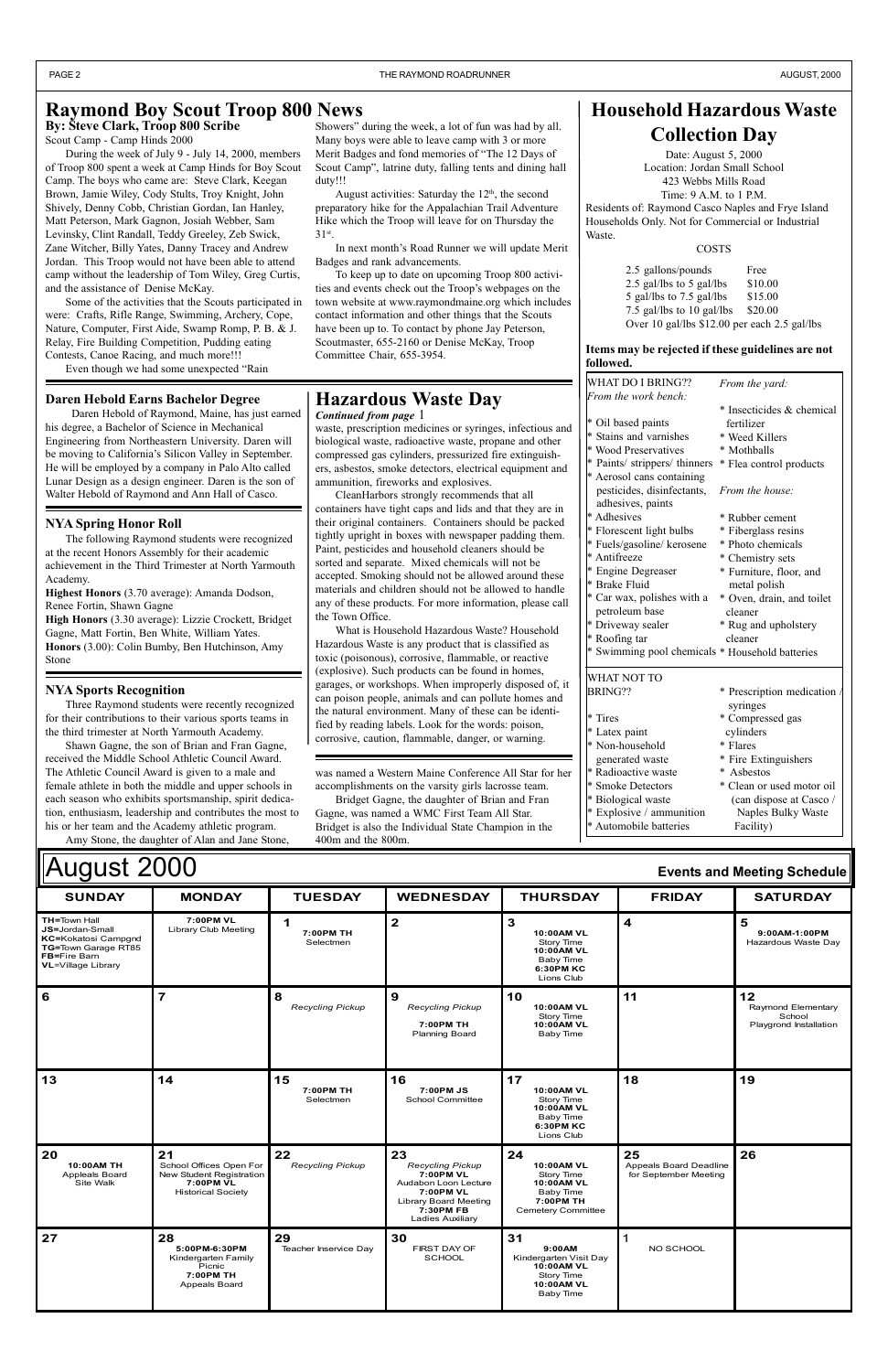# **Raymond GIS Project** currently in process of importing data from the United business computer.

Internet, at the Town Hall, Library, and Schools.

Let's get back to our property parcel example again. Let's say I wanted to get a map of my parcel and the surrounding parcels. I also want to get all the information about those parcels. Before GIS I would go to the Town Office and request it. Jack would have to look up the parcel number, find the map and copy it. Next I would have to identify all the adjacent properties and request the pertinent information about each parcel. Then I would have to copy all of that information. All of that would take at least 30 minutes. With GIS you would log on to an Internet connected computer and select the adjacent property parcel module, fill in your name, verify your parcel on the map, and click on enter. Within 30 seconds you would have all of the information that formerly took more than 30 minutes. Not only did I save time, but the Town increased the productivity of its employees.

In the previous example not only did we see the power of GIS to relate attributes to geographical objects, we also saw the ability to query or submit questions about how those geographical objects relate to each other. In our example we queried the relationship of adjacency or what property parcels touched the one that we were interested in. In our current environment we have no way to do this other than to manually gather and analyze the data. Geographical Information Systems can perform extremely complex queries, which would take days of manual effort, in minutes. An example would be a query that would ask for all of the property tax parcels that were in Shoreland zoning and had leach fields constructed before 1980.

As you can see, Geographical Information Systems are an extraordinary way for us to manage our resources. As you can probably guess from our example, the first phase of the project will be to implement a Property Parcel Management System. In order for us to implement this or any other application we have to build a "base" map, on which we can overlay all other maps. Since this map is the foundation for all others, it must be the most accurate and will become our reference map. This map will consist of all roads and waterways in the Town of Raymond. To accurately locate these roads and waterways we will import existing GIS data and gather any missing data with the new Trimble Asset Surveyor.

Once all of the parcels (area features) have been corrected, they can be imported into the GIS. Once in the GIS, all of the attributes can be imported and applied to each parcel. The attribute information will be drawn from many sources, such as the records from the Assessors Office and Code Enforcement Office. Some of these records are on the Town's business computer system and some exists in paper form. After the data is complete we also will write a program that will automatically update the GIS system with any new data entered into the Town's

### **GIS Project Schedule Future GIS Applications**

A large amount of GIS data already exists. We are

currently in process of importing data from the United States Geological Survey (USGS), Portland Water District (PWD), Inland Fisheries & Wildlife (IF&W), State of Maine Department of Transportation (MDOT), Greater Portland Council of Governments (GPCOG), Portland Pipeline, Central Maine Power (CMP), Census Bureau, Maine Telephone, and many others. This data will be analyzed for accuracy and then used to create the base map. We are striving to create a base map that has submeter accuracy. For those roads and waterways that do not meet that accuracy or are missing altogether, the Asset Surveyor will be employed.

If all this sounds like a lot of work, you're absolutely right, which is why the first phase of our GIS project is the hardest and the most time consuming. We estimate that this first phase will result in a usable system in 8 to 10 months. Subsequent applications that will be built on this base should see a much more rapid implementation.

The Trimble Asset Surveyor was purchased as an integral part of the GIS project. It consists of a differential GPS (Global Positioning System) receiver and data collection unit. This unit has the ability to collect surface location data from satellites that is accurate to within a centimeter. While it is collecting that location data on geographical objects, it also allows the operator to enter attribute data simultaneously. For example, as we correct our road data, we can enter the name of the road, the type of road, the condition, and any other attributes that we choose to associate with roads. Once the unit is returned to the Town Hall, the data is uploaded to the GIS workstation, where it is imported into the base map.

At the same time that the base map is being created, we have begun the process of transforming the 78 paper property parcel maps into digital computer maps. Since these maps have been drafted by hand they do not meet the accuracy standard for the project. In order to correct this, each map has been scanned and converted to vector format. Each map will now be corrected with a product called AutoCAD Map, a Computer Aided Design (CAD) program. Each of the 2000 property parcels will be reviewed and corrected by volunteers from the Web & Technology Committee, and Town employees.

# **Direct Care Position**

Progressive people wanted to work part time or per diem with a 19-year-old woman with autism and mental retardation.

- o Iree growth
- o Forest Management
- o Conservation areas
- o Wetlands
- o Vegetation
- o Recycling analysis

An idyllic setting in Raymond on a 200 year old, 3 acre farm with gardening, animal care, baking, recycling, and arts and crafts as some of the highlights.

We are looking for people who believe we all have a right to choices and that every one of us has a gift within ourselves to offer others.

Come join us as we assist this young woman and others like her to reach her full potential in a natural home-like setting and with an educated holistic approach to their well being.

When interested, please call 655-3196 any day 6A.M.-10P.M. for an interview. Please ask for Donna Thibodeau or Jane Gagnier.

**Raymond Beach Is Not Open Until Further Notice - The Boat Ramp May Be Open Labor Day**

### *Continued from page 1*

The Property Parcel module will benefit both the residents of Raymond and the Town Office staff. As mentioned earlier, both the staff and residents will be able to access tax and property information more quickly, accurately, and thoroughly. They will also be able to run queries and see the result displayed graphically in the form of maps, charts and tables. A good example would be the need to mail a notice to everyone on Webbs Mills Road, notifying them of the road construction. With the current system this would be difficult, but with the GIS, a simple click on the road and then selecting the adjacent properties query would highlight all properties adjacent to Webbs Mills Road and create a list that could be used to print the envelopes for mailing the notice.

The estimated schedule for the project is shown below. A more detailed plan will be posted to the Raymond website within the next month. All other documentation for the GIS project will also be posted on the Town web site.

Once the Property Parcel Module is finished, we will begin to implement the more than 40 other applications, which will benefit municipal departments, the school, and the residents of Raymond. Below is a partial list of applications and the groups that would use them.

These and many other applications will be possible with the hard work of many volunteers that have already committed to help with this project. The Raymond Web & Technology Committee is always looking for volunteers with skills relating to this project or any other projects that we are actively involved in supporting.

Our current projects are the Raymond GIS, the Raymond Web Site, the Town Educational and Government Public Cable Access Channels, and the Town of Raymond network and computing infrastructure. Anyone with AutoCAD, GPS data collection, networking, web authoring, or digital broadcasting skills, who is interested in public service is urged to participate and their expertise will be greatly appreciated. Please contact me at kevin.woodbrey@raymondmaine.org or call me at 655- 3146 if you are interested.

#### June 2000

- o Project starts
- o Project team assembled
- July 2000
	- o Determine computer hardware and software resource requirements
	- o Acquire computer hardware and software resources
	- o Research existing GIS data covering the Town of Raymond
	- o Scan and vectorize Property Parcel maps

### August 2000

- o Gather existing GIS data
- o Start training on GIS, CAD, and GPS software
- o Install computer hardware and software
- o Start correction of Property Parcel maps
- September 2000
	- o Create the base road map
- o Continue correction of Property Parcel maps o Gather attribute requirements for Property Parcel
- 

#### module October 2000

- o Correct and add missing road map data with Asset Surveyor
- o Continue correction of Property Parcel maps
- o Start gathering property parcel attributes

November 2000

- o Create the base waterways map
- o Continue correction of Property Parcel maps
- o Create import procedures for property parcel attributes

December 2000

- o Correct and add missing waterways data with Asset Surveyor
- o Finish correction of Property Parcel maps
- o Start import of property parcel attributes January 2001
	- o Finish property parcel attribute imports
	- o Start setup of Property Parcel Module for use over the Internet and intranet.

### February 2001

o Finish Property Parcel Module

- The Assessors Office
- o Property parcels
	-
- o Zoning
- o Market property analysis
- Code Enforcement
	- o Property parcels
	- o Locations of buildings, water supplies, sewage systems, driveways, right of ways, etc.
	- o Zoning
	- o Code violations
- o Permit tracking & Online Permits
- Planning Board / Appeals Board
	- o Zoning
	- o Locations of buildings, water supplies, sewage systems, driveways, easements, etc.
	- o Existing land use
	- o Flood Plain
- o Subdivision planning
- Conservation Commission
	- o Waterways

Comprehensive Plan

- o Public land inventory and use
- o Zoning
- o Locations of buildings, water supplies, sewage systems, driveways, rights of way, etc.
- o Existing land use
- o Waterways
- o Wetlands
- o Vegetation
- o Drainage / flood plains
- o Soils
- Public Works
	- o Roads
	- o Facilities management
	- o Culverts
	- o Drainage
	- o Street Lights
	- o Garbage removal/recycling routing

### Public Safety

- o Code violations
- o Accident location analysis
- o Response time analysis
- o Flood plains
- o Emergency equipment location and response areas
- o Fire department inspections
- School Department
	- o Student distribution for bus routing
	- o History trails
- o General mapping
- Recreation
	- o Map creation
	- o Facilities management
	- o Snowmobile trails
	- o Horse trails
	- o Hiking trails
- Business
	- o Area business locations
	- o Tourist maps
- 
- -
	-
	-
	-
	-